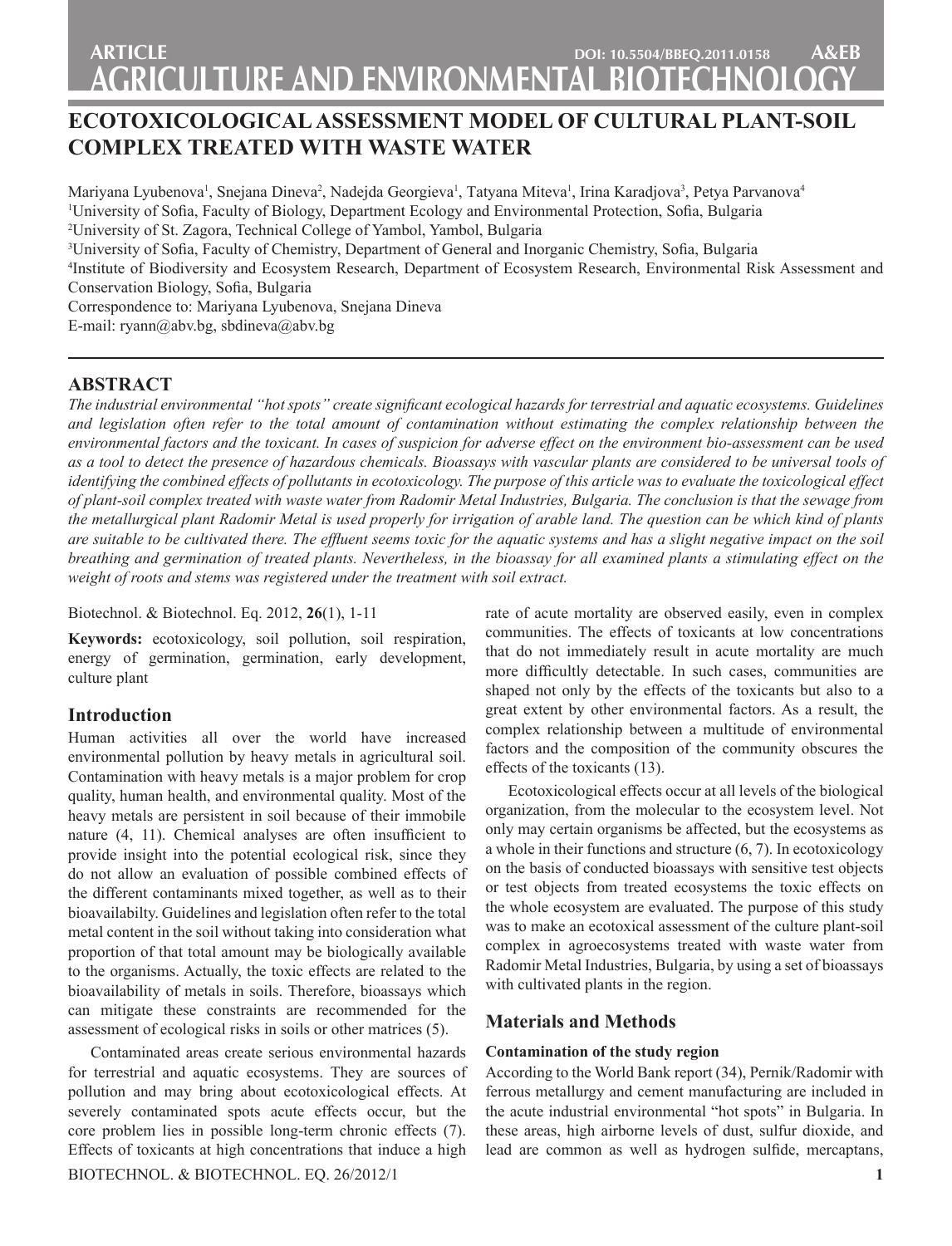ammonia, hydrochloric acid, hydrogen fluoride, and other substances according to the particular size.

#### **Radomir Metal Industries**

The Bulgarian metal casting plant Radomir Metals, previously Leko Ko, is based in the south-western town of Radomir, Pernik District, Bulgaria. The climate is temperate-continental (33). The region is related to the Sofia-Kraishte Province, which is part of the Mediterranean soil region. The soils are Vertisols – Gleyic and Eutric (22). The plant is erected on 1 800 000 m2 area and situated at about 50 km south-west of the capital of the Republic of Bulgaria - Sofia, on road Е79 (Coordinates: 42°31'10"N 22°59'12"E). It has excellent infrastructure, connected with railway network and natural gas supplying. The plant has its own transformer electric power station directly connected to the National high voltage electric-power network. Environmental protection is one of the priorities of the company. The purification facilities fully meet the requirements of the European Standards for the quality of the air and water (24).

Overall, the environment and biodiversity in the municipality of Radomir are preserved, as there are no large industrial and agricultural pollutants, and no cross contamination. Indicative of relatively clean natural environment are the data of air soil and water samples (25).

Radomir Metal Industries has a complex permit № 145- NO/2008 within the scope of Paragraph 2.2. Annex 4 of the Law on Environmental Protection. The company has developed a policy for environment protection aimed at limiting the negative effects on the environment and prevents pollution of groundwater. Under the complex permit Radomir Metal Industries has established annual emission standards.

For the good environmental status, of importance is the functioning of the purifying station for faecal-bit and effluents from industrial plants (mainly Radomir Metal Industries, which owns the treatment plant). Purification is a mechanical and biological with drying and stabilization of sludge. Receiver of purified water is the Struma River (II - Second category receiving water). Along the outlet wastewater to the water treatment point, canal water is intensively used for irrigation. Industrial waste water is discharged to the water purification plant through a channel running through arable land. In this regard, the research in this work was done to establish whether there is compliance with the established standards.

#### **Test objects and parameters**

In general, the aim of bioassays is to determine the substance concentration or dilution at which 50% mortality or change in the relevant indicator occurs in the test-organisms over a determined time  $(LC_{50}, EC_{50})$  (21). For the purpose of the study tests were conducted with different vegetable, leguminous forage and cereal crops, earthed-up and unearthedup – *Lepidium sativum* L., *Raphanus sativus var. radicula, Medicago sativa* L. (variety Pleven), *Zea mays* L. (variety Kneja 509- hybrid, 3-th fraction) and *Triticum vulgare* Host. (variety Sadovo), which are cultivated in the region. The tests

were conducted according to the relevant standards (16). In assessing the toxicity of the effluent of Radomir Metal Industries the following indicators were used: soil respiration; energy of germination and germination (*Eg* and *G*); also for early development of culture plants – length of root and stem (Lr, Ls), absolute dry weight of root and stem (Wr, Ws), and bioaccumulation of Fe and Zn in plant biomass*.*

#### **Description of the conducted tests**

Generally bioassays are used to evaluate the toxicity of wastewater, polluted air, soil, sediment, etc. or a particular pollutant using standard test organisms. The latter are exposed to different concentrations of the substance and report mortality or change in behavior or morphology and physiology of organisms. To determine the toxicity, standard protocols are followed in order to have comparability of results (16).

The conducted tests were performed with sewage and soil extract in various dilutions, as well as solutions of  $ZnSO<sub>4</sub>$  in some cases because of perceived zinc content in soil above the maximum allowable concentration (MAC).

#### **Soil respiration**

Soil contamination negatively affects the number and activity of populations of soil microorganisms. Contaminated soils respire more intensively during the first 30-40 min at relatively low concentrations that do not cause mass extinction, but only stress in populations. For a long time (2 to 4 hours) and at higher concentrations the respiration decreases and completely stops. Thus, for a fixed period of time – the first 40 min after contamination with the toxic substance, the degree of variation in the intensity of contaminated soils respiration from the same soil type under the same other conditions depends on the type and concentration of the contaminant.

For the correctness of the results of the bioassay (real reflection of the soil condition), it is held several times in different seasons and times of the day.

The reduced soil respiration, reflecting deterioration of the populations of soil organisms, affects the functioning of the whole community. Exposure time of the conducted test in the research was 1 hour.

#### **Energy of germination (***Eg***), germination (***G***), length of root (Lr), and length of stem (Ls)**

The seeds of each of the test plants (garden cress, radishes, wheat, maize and alfalfa) were flooded with water and left to stay for 24 hours. They were arranged in 5 rows with 10 seeds each at equal distances in large plates on two-layer filter paper moistened with 10 ml of distilled water (control); or soil extracts in different concentrations.

On the lid of the dish one-ply paper was placed and was wetted with 5 ml of distilled water or appropriate solutions. The filter paper and Petri dishes were pre-sterilized. Each variant and control was set at 6 repetitions. After exposure for 48 hours the length and weight of sprouts in each dish were measured. The results for each variant and control were averaged and assessed statistically as shown.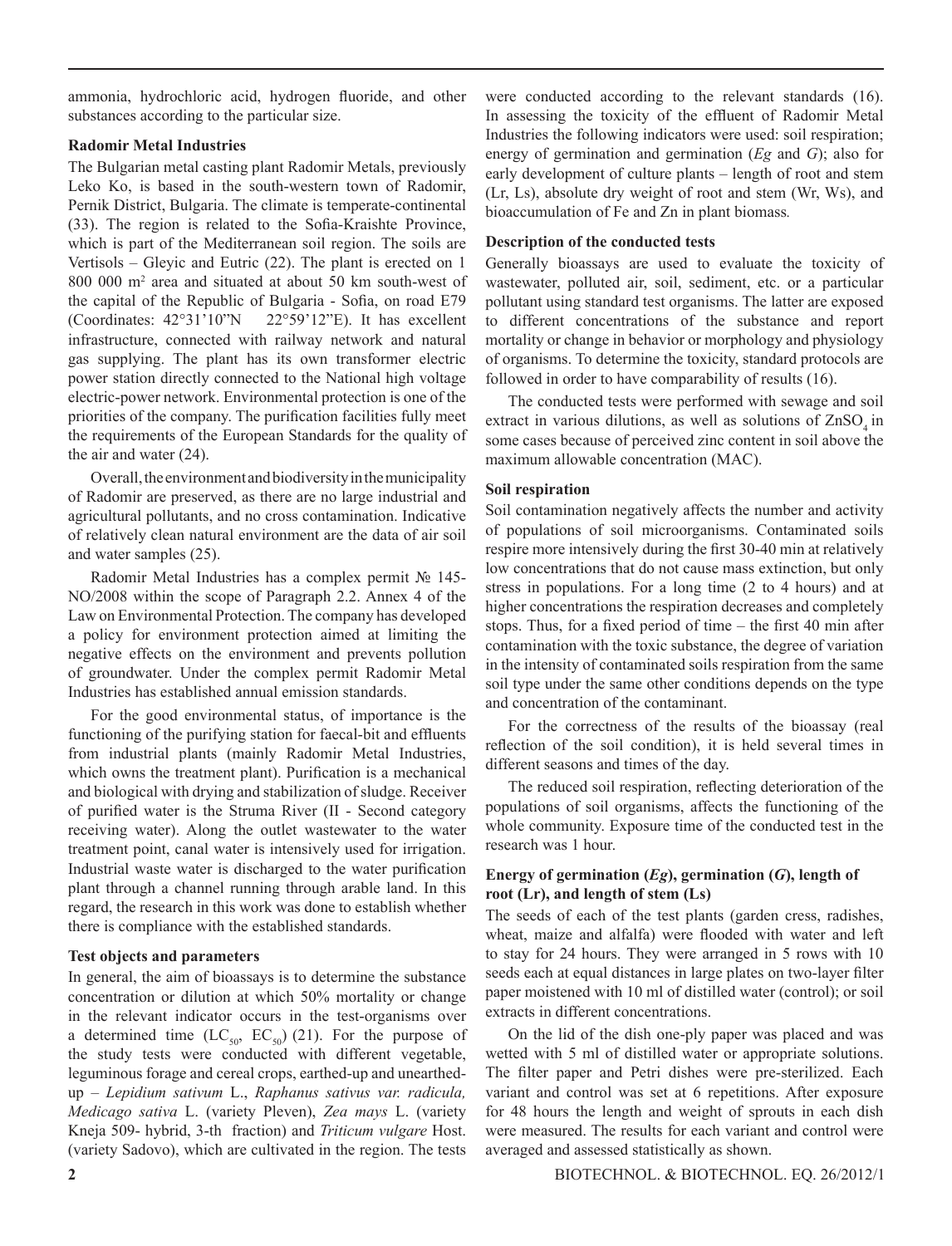For the tests, in advance, the soil extracts were prepared by dissolving 5 g of soil in 200 ml of distilled water or effluent in the appropriate dilution. They were left on a shaker for 16 hours.

The variants of the experiments were as follows: control – distilled water, version  $1 - 30\%$  effluent, version  $2 - 50\%$ waste water; version  $3 - 70\%$  effluent, and version  $4 - 100\%$ effluent.

#### **Absolute dry weight of root (Wr) and stem (Ws)**

The absolute dry weight of samples was measured by drying for 48 hours at 85 °C and weighing (to 0.001 g) on an analytical balance.

#### **Assessment of water and soil contamination**

Biochemical oxygen demand (BOD) and chemical oxygen demand (COD) were determined for the test sewage (29). BOD is most commonly expressed in milligrams of oxygen consumed per liter of sample during 5 days of incubation at 20 °C. It is often used as a robust measure of the degree of organic water pollution. However BOD does not take into account the total mass of organic substances present in the water. Therefore, to obtain a more accurate and more complete assessment of the quality of organic matter, it is necessary to determine COD. A common application of the COD test in environmental chemistry is as an indirect measure of the amount of organic compounds in water. In most cases COD is used to determine the amount of organic pollutants in surface water (e.g. lakes and rivers), which makes COD a useful measure of water quality. COD indicates the mass of oxygen consumed per liter of solution and is expressed in milligrams per liter (mg∙l-1), or in parts per million (ppm) as may be seen is some older references.

Other indicators of water and soil, e.g. mechanical composition, content of elements in soil and wastewater, etc. were examined.

The oxidation was determined in the Executive Environment Agency (EEA), Lab - Water and in the Faculty of Biology - Department of Hydrobiology, Sofia University "St. Kliment Ohridski", Bulgaria.

Other methods such as Kaczynski's method were used for determining the mechanical composition of soil, acidity of the soil solution, humus content, etc. Soil samples were processed in the Research Institute of Soil Science and Agroecology "N. Pushkarov" - Laboratory of Soil Genesis, Bulgaria. The nitrogen content was studied in the Faculty of Biology, Sofia University "St. Kliment Ohridski", Laboratory for Analysing Amino Acids. The study of bioaccumulation of heavy metals and others was carried on by atomic-adsorption analysis.

Soil samples were taken from the humus horizon at 50 points of the region. The mixed average sample were processed and measured in the Faculty of Chemistry, Sofia University "St. Kliment Ohridski". The bioaccumulation of Fe and Zn was scored for the period of germination by BSS (Bulgarian State Standard) in plant biomass.

#### **Statistics**

All obtained results were assessed statistically. It has been shown that the resulting averages are representative of the performance using t-test. The discussed values are average of 6 repetitions of each version and for 300 seeds or plants of option (50 pcs per repetition  $\times$  6 repetitions). The statistical significance level in this study was defined at  $P < 0.05$ .

### **Results and Discussion**

#### **Samples from wastewater**

**Table 1** presents the results of some additional analysis of samples of waste water and limit concentrations of metals under Regulation № 6.

The marginal limit rates are defined in the particular circumstances of production taken into account for the manufacture of iron and steel, production of iron and steel castings, cast cars and other non-ferrous metals.

The data obtained show that the resulting concentrations are within the limits of regulation.

#### **Soil analysis**

The results of the analysis of soil used in the tests are presented in **Table. 2**. The study of the mechanical structure showed that the soil is sandy – loam average (4.5) and secured with average humus. The humus content is 5%.

The comparison with the limit concentrations (down in the Ordinance on Soil Protection for use of sludge from waste water for agricultural purposes, Table 3), shows that they are in compliance. The only exception was the level of zinc, which exceed the maximum concentration even at the highest levels of pH.

#### **Soil respiration**

Soil respiration consists of autotrophic root respiration and heterotrophic respiration which is associated with decomposition of litter, roots and soil organic matter (SOM). Soil respiration  $(CO, efflux)$  responds to contaminants and is a common index of soil health (10), but it is also affected by temporal changes in temperature, moisture, light conditions, and spatial variation in soil fertility (2, 3). Positive exponential relationships between soil respiration and soil temperature, as well as positive linear relationships between soil respiration and soil moisture have been found in some warm and moist forests (18). It has been accepted that under the same hydrothermal conditions soil respiration would be influenced by the degree of contamination and can be used as a test for assessment of soil contamination.

The results of the bioassay showed that all tested concentrations led to a change in the intensity of breathing of soil and affected the functioning of the communities. The impact with the lowest test concentration (30% effluent) led to a strong reduction of soil respiration by 66.70% compared to control breathing. Changes in soil respiration by 50% compared to control  $(LC_{50})$  occurred between 40-50% dilutions of the effluent. Increasing the concentration caused stress reactions in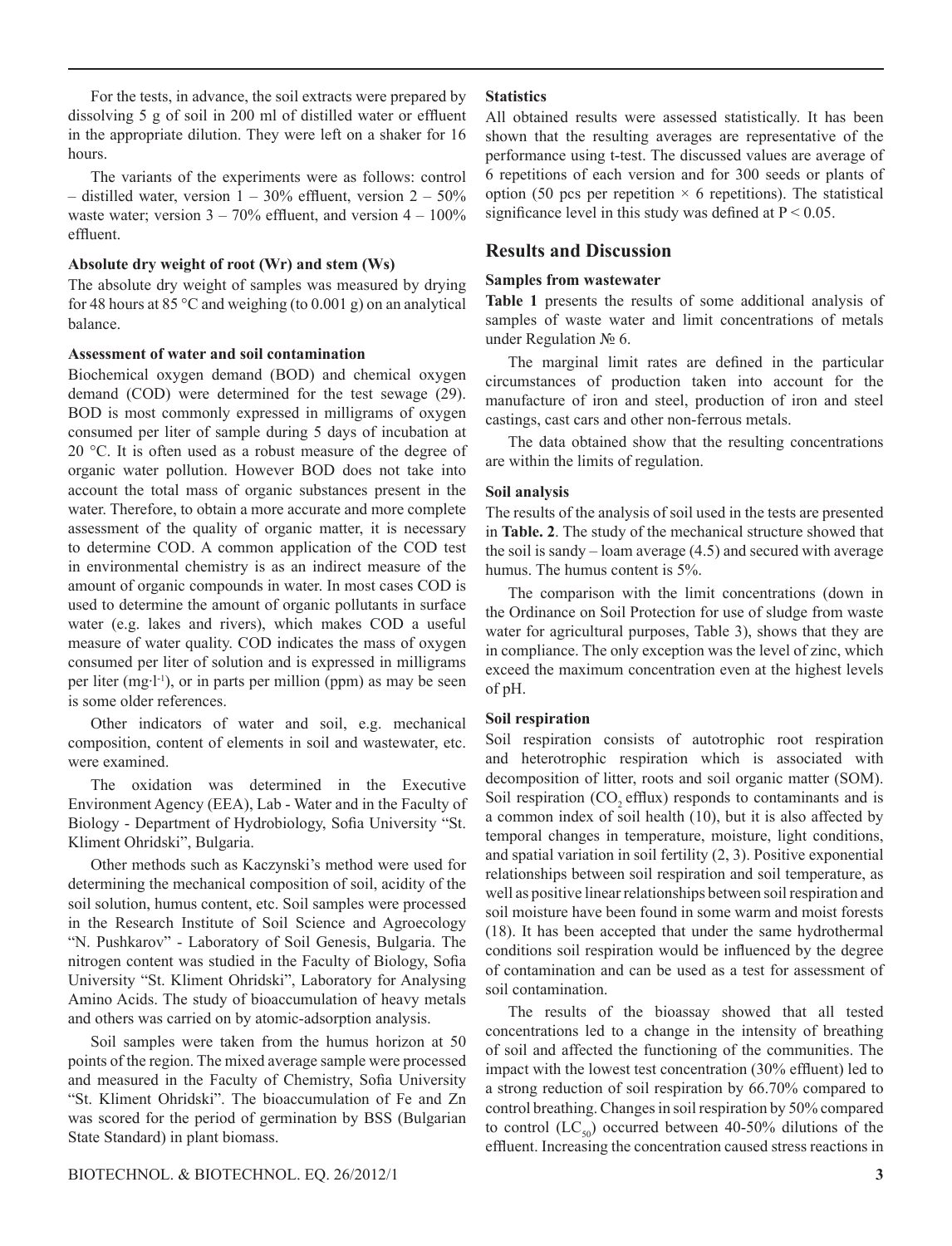Values of the analyzed parameters of effluent samples

| <b>Elements</b>         | Marginal limit concentrations*,<br>$\mu$ g·l <sup>-1</sup>                                                                                                                                                                    | Acidified sample, unfiltered,<br>$ \mu g \cdot l^{-1} $ | Not acidified sample,<br>unfiltered,<br>$\mu$ g·l <sup>-1</sup>                                            |
|-------------------------|-------------------------------------------------------------------------------------------------------------------------------------------------------------------------------------------------------------------------------|---------------------------------------------------------|------------------------------------------------------------------------------------------------------------|
| <b>Cd</b>               | 500                                                                                                                                                                                                                           | $3.2 \pm 0.2$                                           | $2.3 \pm 0.2$                                                                                              |
| Cu                      | 500                                                                                                                                                                                                                           | $12\pm 2$                                               | $8\pm1$                                                                                                    |
| Cr                      | 500                                                                                                                                                                                                                           | $2.8 \pm 0.2$                                           | $2.1 \pm 0.1$                                                                                              |
| Fe                      | 5000                                                                                                                                                                                                                          | $189 \pm 14$                                            | $156 \pm 12$                                                                                               |
| Ni                      | 500                                                                                                                                                                                                                           | $4\pm1$                                                 | $3\pm1$                                                                                                    |
| Pb                      | 200                                                                                                                                                                                                                           | $3.8 \pm 0.1$                                           | $2.1 \pm 0.1$                                                                                              |
| Zn                      | 2000                                                                                                                                                                                                                          | $ 230 \pm 15$                                           | $190 \pm 12$                                                                                               |
| Hg                      | 10                                                                                                                                                                                                                            | <1                                                      | $\leq$ 1                                                                                                   |
| <b>Other indicators</b> | $ pH - 7.92 $<br>Chemical oxygen demand (COD) (BBM<br>$[0208:2001; t = 200\pm 3) - 17.2 \pm 1.63$<br>COD (oximetric)<br>$[20.48 \text{ mg·l}^{-1} - \text{filtered sample}$ ;<br>$[73.10 \text{ mg-l}-1 - unfiltered sample]$ | $NH_4^+$ - 0.2 mg·l <sup>-1</sup><br>$NO3 - 5.7 mg·l-1$ | $ SO_4^2 - 19.5$ mg·l <sup>-1</sup><br>$ Cl - 10$ mg·l <sup>-1</sup><br>$ PO_4^3 - 0.1$ mg·l <sup>-1</sup> |

Values of the analyzed indicators of soil samples

| <b>Elements</b>                                                   | <b>Samples</b> | Other characteristics                |                        |                                |                                                          |                   |
|-------------------------------------------------------------------|----------------|--------------------------------------|------------------------|--------------------------------|----------------------------------------------------------|-------------------|
| $ Cd, \mu g^{-1} $                                                | $1.2 \pm 0.2$  | Common<br>nitrogen<br>Keldal,<br>gr% | pH                     | Bulk<br>density,<br>$ {\rm Q}$ | Marginal<br>field<br>humid<br>capacity,<br>$\frac{0}{6}$ | Humidity,<br>W, % |
| $ Cu, \mu g \cdot g^{-1} $                                        | $32\pm2$       | 1.208                                | pH <sub>H2O</sub> 7.43 | 1.52                           | 24                                                       | 60.72             |
| $ Cr, \mu g \cdot g^{-1} $                                        | $48\pm3$       | 1.569                                | $pH_{CaCD}$ 6.57       |                                |                                                          |                   |
| Ni, $\mu$ g·g <sup>-1</sup>                                       | $11.5 \pm 1.3$ | 1.500                                |                        |                                |                                                          |                   |
| Pb, $\mu$ g·g <sup>-1</sup>                                       | $28\pm 2$      | l.444                                |                        |                                |                                                          |                   |
| $\left  \mathbf{Zn}, \mu \mathbf{g} \cdot \mathbf{g} \right ^{T}$ | $147 + 25$     | Average                              |                        |                                |                                                          |                   |
| $As, \mu g \cdot g^{-1}$                                          | $12\pm3$       | 1.430                                |                        |                                |                                                          |                   |

Limit concentrations of heavy metals in the soil\*

| $N_2$              | $pH*1$   | Limits (MAC) mg·kg <sup>-1</sup> dry matter |       |     |     |     |     |    |    |
|--------------------|----------|---------------------------------------------|-------|-----|-----|-----|-----|----|----|
|                    |          | <b>Pb</b>                                   | $Cu*$ | Zn  | Cd  | Ni* | Сr  | Нg |    |
| $\cdot$            |          | 25                                          | 20    | 30  | 0.4 |     | 150 |    |    |
| $\sim$<br><u>.</u> |          | 40                                          | 40    | 60  | 0.8 |     | 170 |    |    |
| ⌒<br>J.            | 5.5      | 50                                          | 60    | 60  |     | 50  | 180 |    |    |
| 4.                 |          | 70                                          | 120   | 200 |     | 60  | 190 |    |    |
| ◡                  | and $>7$ | 80                                          | 140   | 300 |     | 70  | 200 |    | 25 |

\* The competent authorities may allow exceeding of these values with soil pH, lasting more than 7. The maximum limit concentration of these heavy metals must not exceed the values for pH = 7 with more than 50%.

#### **TABLE 2**

## **TABLE 3**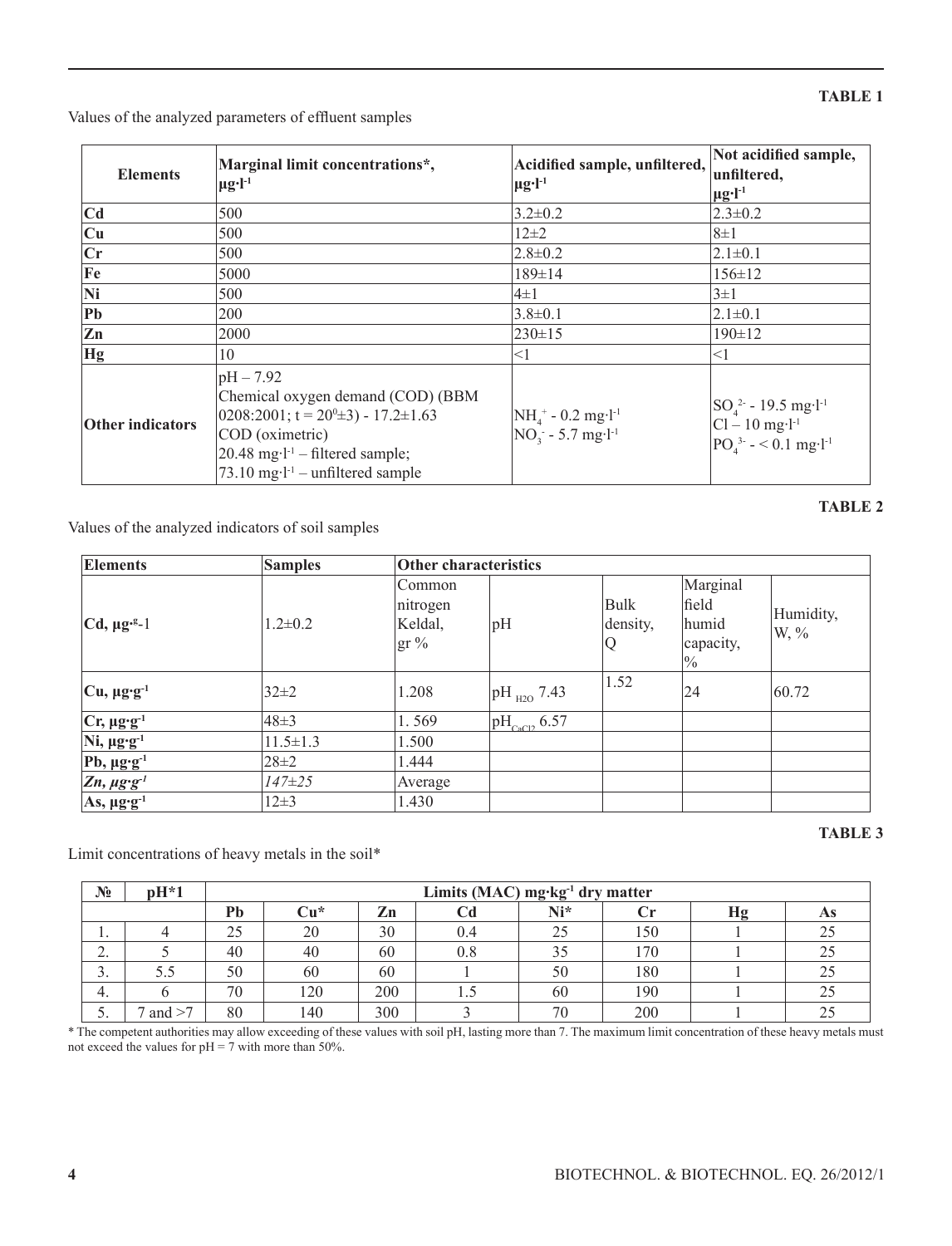populations of soil microorganisms associated with increased intensity of respiration (**Fig. 1**).



**Fig. 1.** Alteration of soil respiration at soil moisture with tested wastewater concentrations.

It has been reported by Fliessbach et al. (8) that similar increasing soil respiration, and especially respiration per unit biomass  $(qCO<sub>2</sub>)$ , took place with increasing amounts of heavy metals from contaminated sludge. A moderately contaminated sludge was applied as received from the sewage treatment plant and after additional metal contamination. The ratio of biomass C to soil organic C (Cmic/Corg) even decreased when low metal sludge was applied (8, 9, 10).



**Fig. 2.** Alteration of soil respiration under the effect of zinc ions.

The toxicity of heavy metals depends on soil acidity and organic matter because these factors strongly influence metal/ metalloid bioavailability (14). Most contaminants interact with the soil physiochemical structure to a different extent which modifies their influence on soil respiration. As a result of these complex interactions, bivariate scattergrams of soil respiration values versus contaminant concentrations often display a characteristic 'wedge-shape' pattern that suggests contaminants act to limit maximum respiration values (32). The same dose-response curve was obtained when the influence of Ni-solutions with different concentration was evaluated (16).

The results from a study characterizing the modifications in the genetic structures of soil bacterial communities induced by different doses of Cu, Cd, and Hg added independently or in combination  $(Cu + Cd + Hg)$ , allowed Ranjard et al. (27) to deduce the following order of impact:  $(Cu + Cd + Hg) \gg Hg$ > Cd >Cu. The obtained results demonstrated that there was a cumulative effect of metal toxicity. The trend of modifications on soil bacterial communities was consistent with the "humpbacked" relationships between biological diversity and disturbance (9, 27).

According to the analysis of contaminated soil and wastewater zinc exceeded the allowed limits of content, which was the reason to evaluate the changes in soil respiration under treatment with solutions of different concentrations of Zn  $(ZnSO<sub>4</sub>)$ . The registered tendency was that, for the incubation period, soil respiration increased in comparison to control (**Fig. 2**).

The most intensive respiration (30, 80 mg  $CO<sub>2</sub>$ ) was observed at the lowest concentration (0.1 mg∙l-1) and, compared to the control  $(3, 15 \text{ mg } CO_2)$ , it is 879.02% higher. With increasing the concentration of zinc ions the intensity of soil breathing was reduced, but it remained much higher than the control level, at least 279.72% over the control in the highest concentration  $(2.5 \text{ mg} \cdot l^{-1})$ .

In a short-term laboratory experiment to evaluate the impact on soil microorganisms of different metals (Cu, Zn, and Cd) added singly or in combination it was found that soil respiration and microbial biomass were significantly affected by Zn and Cu, respectively. Generally, in all study cases, polymetal contamination had a greater impact on soil microorganisms than single-metal contamination, leading to the conclusion that there are additive effects of metal toxicity (27, 28).

#### **Energy of germination**  $(Eg)$ **, germination**  $(G)$

A widespread tool for identifying the effects of pollutants present in soils are considered to be the bioassays with vascular plants. Bio-assessment is used as a tool to detect the combined effects of hazardous chemicals in the environment that can be expressed as synergism, additivity and antagonism (12, 15, 16, 23). In environmental bio-monitoring the seed germination and early-seedling growth have been widely used as important and most sensitive stages in the whole plant growth process. In order to make an ecotoxicological assessment of soil complex treated with sewage from the heavy metal plant we examined the alteration of energy of germination (*Eg*) and germination (*G*) under the influence of soil extract on the seeds of different plant species (**Fig. 3**).

The alteration of energy of germination (*Eg*) and germination (*G*) of different plant species seeds under the influence of soil extracts are given in **Fig. 3**. The results of the conducted bioassay showed that the energy of germination (*Eg*) of the treated seeds of *Lepidium sativum* L. was 5 to 7% lower compared to the control values ( $P < 0.05$ ). The energy of germination for garden cress seeds was most strongly inhibited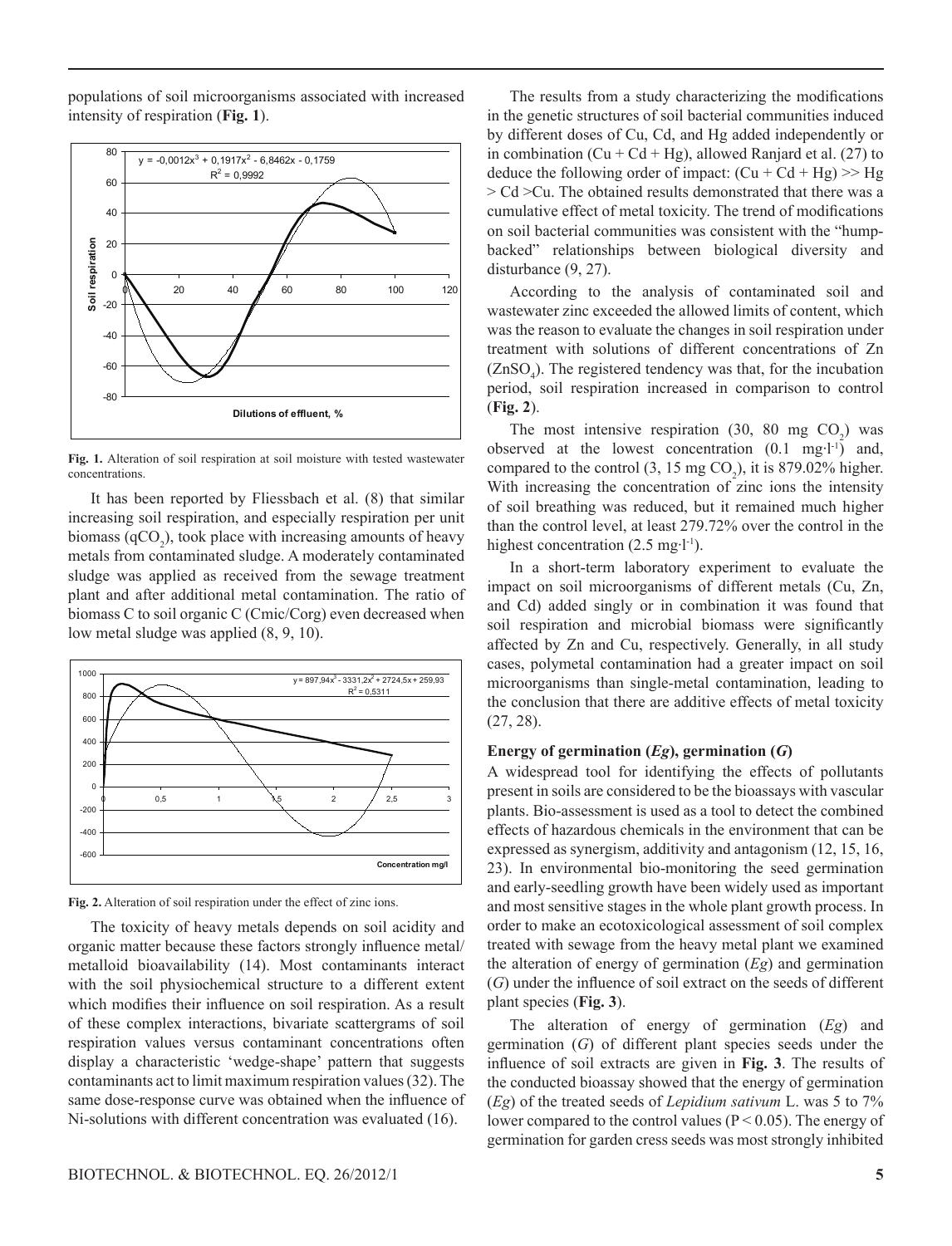at the impact of 50% soil extract (**Fig. 3a**). The germination (*G*) of *Lepidium sativum* L. under treatment with soil extract was 4 to 13% lower compared to that of control seeds ( $P \leq$ 0.05). The strongest suppression occurred with 70% extract (**Fig. 3a**).





**Changes of Eg and G under treatment of seeds of** *Triticum vulgare var. Sadovo* **with soil extract** 30 **% of alteration compare to control**  $y = 6E - 05x^3 - 0,0125x^2 + 0,7119x - 0,52$  $\overline{2}$  $R^2 = 0,654$ compare to 10 **Variants**  $\overline{0}$  $\phi$  20 40 60 80 100 120 ation -10 % of alter  $-20$  $y = -0,0005x^3$  $+$  0,0721x<sup>2</sup> - 2,2901x + 0,432  $R^2 = 0,9604$ -30 Δ% Eg, soil extract Δ% G, soil extract Poly. (Δ% Eg, soil extract) Poly. (Δ% G, soil extract)

c





**Fig. 3.** Alteration of energy of generation (*Eg*) and germination (*G*) of the seeds under the influence of soil extract in different dilutions: seeds of *Lepidium sativum* L. (**a**), *Raphanus sativus* var*. Radicula* (**b**), *Triticum vulgare*  var*.Sadovo* (**c**), *Medicago* spp. L. var*. Pleven* (**d**), *Zea mays* L. (**e**).

The process of reducing the energy of germination (*Eg*) for the seeds of *Raphanus sativus* var. *radicula* was by 6 to 11% compared to the control respectively treated with 30% and 70% soil extract ( $P < 0.01$ ). The reduction of *Eg* was by 9% in the other two variants – 50% and 100% soil extract from the contaminated soil (**Fig. 3b**).

Germination decreased from 7 to 15% compared to the control at 70% soil extract ( $P < 0.01$ ) and at 100% solutions germination of sprouting was relatively uniform (**Fig. 3b**). Both observed patterns for alteration of energy of germination (*Eg*) and germination (*G*) under the influence of soil extract on the seeds of *Lepidium sativum* L. and *Raphanus sativus*  var. *radicula* were very similar (**Fig. 3a** and **Fig. 3b**). It has been reported by Rahul et al. (26) that the germination rate and seedling growth of different crops were reduced due to heavy metals toxicity. The germination and early seedling development assay is commonly adopted as a basic test for evaluating the toxic effect of metals or chemicals on plants (1). Germination inhibition is one of the best-known effects induced by toxic heavy metals. Under heavy metal stress, both the processes of germination and embryo growth are suppressed  $(1)$ .

For the wheat seeds (*Triticum vulgare* var. *Sadovo*) 14% reduction of *Eg* in the 30% variant compared to control and a stimulating effect by 27% in the 70% variant were observed (P < 0.01) (**Fig. 3c**).

The influence of the undiluted extract and the 50% variant was weak. On impact with the soil extract, stimulation of germination of seeds was observed, mostly pronounced at a dilution of 50% (**Fig. 3c**). Plants expressed different reactions to soil metal contamination (20, 30, 31). Heavy metals such as Co, Cu, Fe, Mn, Mo, Ni, and Zn are essential metals and when present in the soil, most plants exhibit a stimulation effect. Zinc is one of the necessary trace elements for plants and rural soils have optimum Zn content for plant growth. It has been indicated that the application of Zn can efficiently increase the yield of the *Thlaspi caerulescens* (30). In the sewage, Zn is the metal that exceeded the allowed limits of regulation (**Table 3**), and also in the soil it had higher content compared to other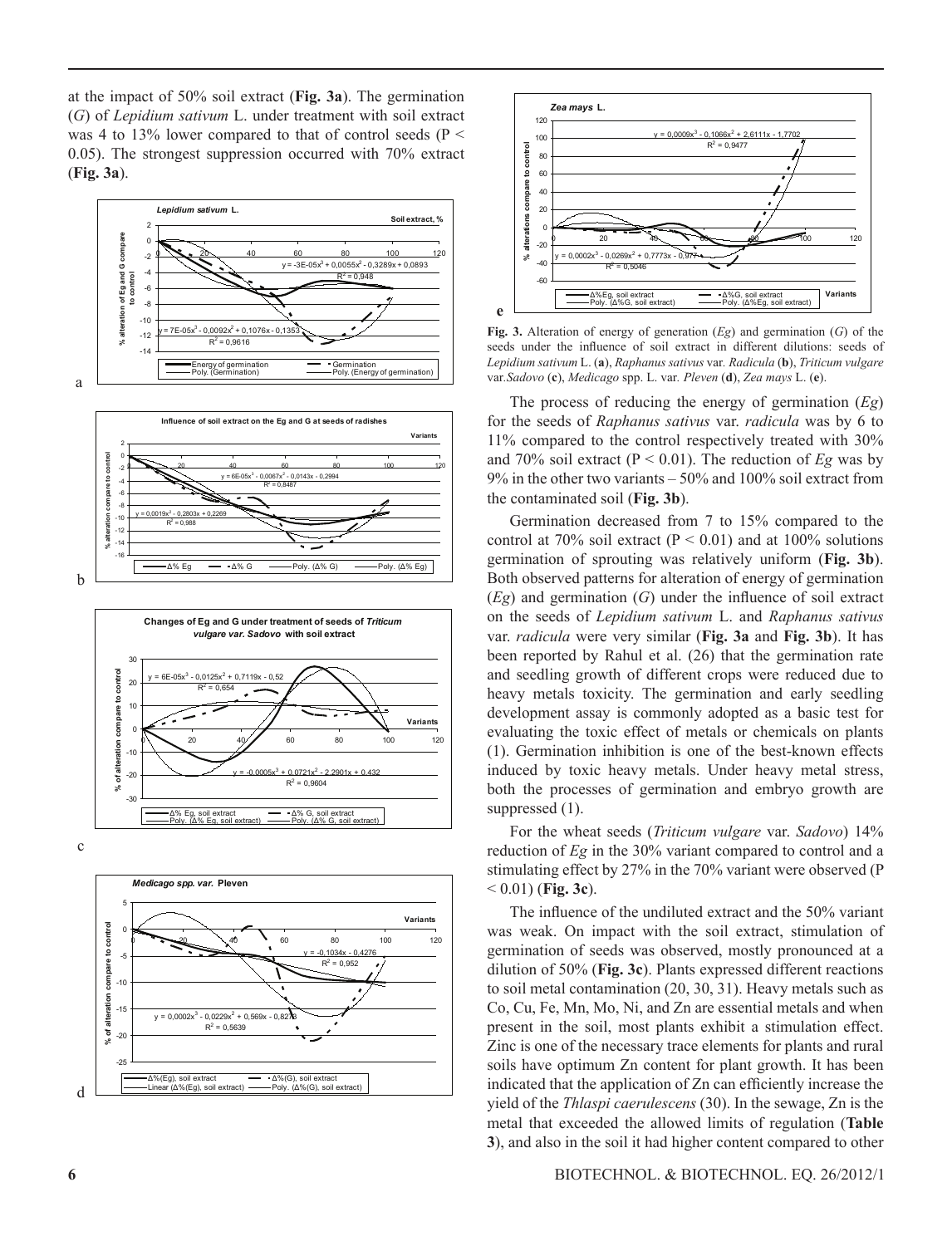metals (**Table 4**). It has been reported that the application of Zn in the normal area and Zn deficient areas was effective in reducing the Cd concentration in the wheat grain. When growing in nutrient solution containing low concentration of Cd, a strong antagonistic effect of Zn on Cd accumulation was found in young leaves of lettuce or spinach (17).

A clear and strong negative impact of soil extracts on *Eg* was observed for alfalfa (*Medicago* spp. L. *var. Pleven*) seeds. The values of the energy of germination were from 4 to 10% lower compared to the control ones ( $P < 0.01$ ). With increasing the concentration, the negative deviation from the control sample increased (**Fig. 3d**). A linear regression with correlation  $R^2$  = 0.952 was obtained. There was also a negative influence on the germination of alfalfa seeds (*Medicago* spp. L. *var. Pleven*) from 5 to 21% compared to control at impact with the soil extract  $(P < 0.01)$  (Fig. 3d). The most negative impact was observed with 70% extract.

Regarding the germination of *Zea mays* L. seeds, soil extracts were associated with reduced energy of germination in treated seeds. The energy of germination decreased by 3 to 21% in treated seeds compared to control. Weak stimulation in *Eg* was observed under the influence of 50% soil extract (**Fig. 3e**). There were reductions of germination from 6 to 42% on impact with the soil extract, version-3 (70% soil extract). Both indicators were most strongly affected in variant-3 (70% soil extract).

#### **Length of root (Lr), and length of stem (Ls)**

The toxicological effects of soil extract in different concentrations on the early development of the garden cress (*Lepidium sativum* L.) were studied by measuring the lengths of stems and roots of the treated plants. The resulting data showed that the soil extract stimulated the roots with 3 to 21% compared to control (**Fig. 4**). This trend was less pronounced in the undiluted extract and most prominent at 50% dilution. The reaction of the stems showed slight retention of growth with 2 to 8% versus the control, respectively undiluted extract and that with 70% soil extract. At 50% dilution stimulation of growth was observed by 4% over the control (**Fig. 4**).



**Fig. 4.** Influence of soil extract on the lengths of roots (Lr) and stems (Ls) of *Lepidium sativum* L.



**Fig. 5.** Influence of waste water on the length of root (Lr) of *Lepidium sativum* L.

Clear and strong negative effect on the growth of garden cress roots was registered for the treatments with wastewater (**Fig. 5**). The obtained results generated a linear regression with correlation coefficient  $R^2$  = 0.9291. In this case retardation in the development of root could be seen from 26 to 62% compared to control, which increased with decreasing the dilution of sewage ( $P \le 0.001$ ).

#### **TABLE 4**

Heavy elements bioaccumulation coefficient (BA) in biomass of treated juvenile plants of investigated species and control plants

| Element/    | <b>Root</b> |          |                 |          |  |  |  |  |
|-------------|-------------|----------|-----------------|----------|--|--|--|--|
| Coefficient | $BA_1$      | Species, | BA <sub>2</sub> | Species, |  |  |  |  |
|             | min-max     | min-max  | $min-max$       | min-max  |  |  |  |  |
| Cd          | $0.4 - 1.2$ | $A-M,W$  | $0.4 - 1.1$     | $A-M$    |  |  |  |  |
| Fe          | $0.2 - 11$  | M-A      | $0.3 - 1.9$     | $R-W$    |  |  |  |  |
| Pb          | $0.4 - 1.5$ | $R-A$    | $0.3 - 1.1$     | $R-A$    |  |  |  |  |
| Zn          | $0.6 - 1.9$ | M-W      | $ 0.6 - 1.0$    | R-A      |  |  |  |  |
| Element/    | <b>Stem</b> |          |                 |          |  |  |  |  |
| Coefficient | $BA_{3}$    | Species, | $BA_4$          | Species, |  |  |  |  |
|             | min-max     | min-max  | $min-max$       | min-max  |  |  |  |  |
| Cd          | $0.5 - 1.6$ | $R-M,W$  | $0.5 - 1.6$     | $R-A$    |  |  |  |  |
| Fe          | $0.3 - 0.8$ | A-W      | $0.1 - 2.4$     | $R-A$    |  |  |  |  |
| Pb          | $1.1 - 2.2$ | A,M-R    | 0.9             | All sp.  |  |  |  |  |
| Zn          | $0.2 - 1.4$ | M-W      | $0.2 - 1.4$     | $R-W$    |  |  |  |  |

 $BA<sub>1</sub>$  and  $BA<sub>2</sub>$  – for plants treated with 100% waste water and control;  $BA<sub>2</sub>$  and  $BA<sub>4</sub>$  – for plants treated with 100% soil extract and control; A – Alfalfa; M – Maize; W – Wheat; R – Radish

The toxicity of Cd, Co, Cr, Cu, Fe, Mn, Ni, Pb, and Zn ions were examined in blank, nitrate  $(N-NO<sub>3</sub>)$ -, phosphate  $(KH_2PO_4)$ -, and saline (NaCl)-contaminated media. The acute toxicity of the tested metal ions in the blank media according to their  $IC_{50}$  (50% inhibitory concentration) values increased in the order of Pb<Fe<Co<Zn<Mn<Cr<Cu<Cd<Ni (20). The toxicity of single metals according to the relative growth of seedlings' root of *Lepidium sativum* L. decreased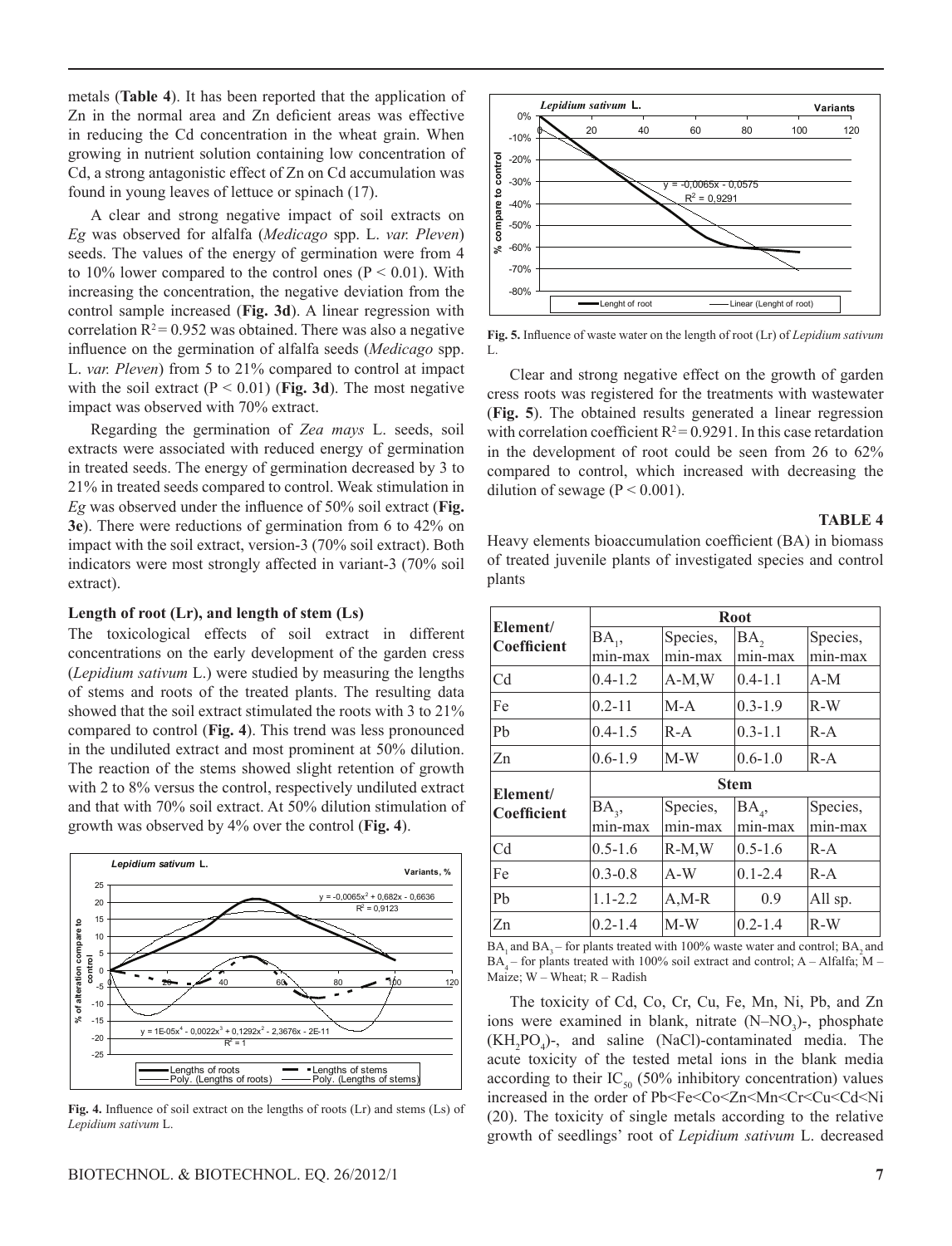in the following order:  $Cr(VI) > Cu(II) > Ni(II) > Zn(II)$  (35). It has been found that the impact of metals on the terrestrial plant *L. sativum* and the interactions of metals within their mixtures differed. Therefore, in order to forecast the changes in the functioning of the ecosystem under exposure of various contaminants, it is necessary not only to determine the biological impact caused by multicomponent mixtures determined in accordance with naturally found concentrations, but also to assess the joint effects in these mixtures (19).

The results from samples of waste water showed that the resulting concentrations of metals were within the limits of Regulation № 6 (**Table 4**). Many chemical mixtures, where concentrations of individual chemicals commonly exist at levels not considered toxic, are often present in aquatic systems. However, it is reckoned that chemical mixtures where individual constituents are present at low, nontoxic concentrations may trigger toxicity due to additive or synergistic effects among the constituents. The antagonistic or additive interactive effects found in almost all metal ion mixture combinations confirms the presumption that the interaction between ions can be caused by competition for the same reaction center on cell membranes if these ions belong to the same group of Lewis acids (19).

In the case of combinations of  $Ni(II) + Cr(VI)$  and  $Cu(II)$  + Ni(II) at equal concentrations of each metal (5; 10 and 20 mg⋅l-<sup>1</sup>) a suppression of the inhibitory effects of  $Cr(VI)$  and  $Cu(II)$ was revealed. This allowed the authors to make a presumption that Ni may suppress the inhibitory effects of the abovementioned metals to the root growth of *L. sativum*. Sresty and Madhava Rao (31) stated that the inhibitory effects of Cu(II)

and  $Cr(VI)$  may decrease due to  $Zn(II)$  and  $Ni(II)$ , whose relatively low concentrations may induce a greater degree of plant cell vacuolization, increasing cell ability to reduce the cytotoxic effects of the metals. However, some authors have proposed that copper could inhibit the binding and cellular uptake of zinc, resulting in decreased toxicity of these metal mixtures to plants  $(6, 11)$ .

#### **Weight of root and stem**

The results obtained for the influence of soil extract on the weight of root and stem of wheat sprouts are presented in **Fig. 6a**. Overall, the impact of soil extracts on wheat (*Triticum vulgare* L. var. *Sadovo*) stimulated the gain of weight of roots and stems. The linear regression described the trend for the weight of stems with correlation coefficient  $R^2 = 0.8288$ . Increasing the weight of roots had a polynomial trend with  $R^2$  $= 0.8426$ . The stimulating effect of metals on the development of plants in appropriate concentrations has been reported by many authors (35).

The influence of soil extract on the weight of root and stem of the radish *(Raphanus sativus* var. *radicula)* is presented in **Fig. 6b**. The soil extract did not affect the weight of the root, there was no significant difference between the controls and the treated plants. The average weight of root in the control plants was  $0.911 \pm 0.11$  g, while in those treated with  $100\%$ soil extract it was  $0.963 \pm 0.06$  g. The stems gained weight under the treatment with the soil extract and a linear regression was obtained. The correlation index of the linear regression was  $R^2$  = 0.878. The weights of stems in the 100% variant were  $3.261 \pm 0.11$  g, while in control plants just  $2.89 \pm 0.11$  g (P < 0.05).

#### **TABLE 5**

Heavy elements bioaccumulation coefficient (BA) in the biomass of treated juvenile plants of the investigated species and the content in waste water and soil

|                         |                  | <b>Root</b> |                 |          |                 |          |                 |             |  |  |
|-------------------------|------------------|-------------|-----------------|----------|-----------------|----------|-----------------|-------------|--|--|
| Element/<br>Coefficient | $BA_{\varsigma}$ | Species,    | $BA_{\beta}$    | Species, | $BA_{7}$        | Species, | BA <sub>8</sub> | Species,    |  |  |
|                         | min-max          | min-max     | min-max         | min-max  | min-max         | min-max  | min-max         | min-max     |  |  |
| $ C_d $                 | $6.5 - 9.6$      | lA-W        | $ 6.5 - 10.4 $  | $A-R$    | $ 0.01 - 0.02 $ |          | $W 0.01-0.02$   | $A, M-R, W$ |  |  |
| Fe                      | $9.0 - 80.0$     | $M-R$       | $ 3.2 - 46.8 $  | $A-W$    | No data         |          |                 |             |  |  |
| Pb                      | 42.9-76.2        | $R-W$       | $ 33.3 - 61.9 $ | $R-M$    | $ 0.03 - 0.06 $ | $R-W$    | $ 0.03 - 0.05$  | $A, R-M, W$ |  |  |
| Zn                      | $3.7 - 18.9$     | lA-W        | $ 2.6 - 9.5 $   | $A-M,W$  | $ 0.00 - 0.02 $ | $A-W$    | $ 0.00 - 0.01$  | $A-M,W, R$  |  |  |
| Element/                |                  | <b>Stem</b> |                 |          |                 |          |                 |             |  |  |
| Coefficient             | $BA_{\alpha}$    | Species,    | $ BA_{10}$      | Species, | $BA_{11}$       | Species, | $ BA_{12}$      | Species,    |  |  |
|                         | min-max          | min-max     | min-max         | min-max  | min-max         | min-max  | min-max         | min-max     |  |  |
| Cd                      | $7.0 - 13.5$     | A-M         | $ 7.0 - 18.3 $  | M-A      | $ 0.01 - 0.03$  | $A-M$    | $ 0.01 - 0.04 $ | A           |  |  |
| Fe                      | 5.8-22.4         | $A-R$       | $ 2.6 - 50.0 $  | $R-A$    | No data         |          |                 |             |  |  |
| Pb                      | 42.9-95.2        | $A-R$       | $ 38.1 - 57.1$  | $R, A-M$ | $ 0.03 - 0.07$  | $A-R$    | $ 0.03 - 0.04 $ | M           |  |  |
| Zn                      | $3.7 - 7.9$      | $A-R$       | $ 2.6 - 20.0 $  | $R-M$    | $ 0.00 - 0.01$  |          | $A 0.01-0.03$   | M           |  |  |

 $BA_s$ ,  $BA_s$  and  $BA_s$  – for plants treated with 100% waste water and waste water content;  $BA_{9}$ ,  $BA_{10}$ ,  $BA_{11}$  and  $BA_{12}$  – for plants treated with 100% soil extract and soil content; A – Alfalfa; M – Maize; W – Wheat; R – Radish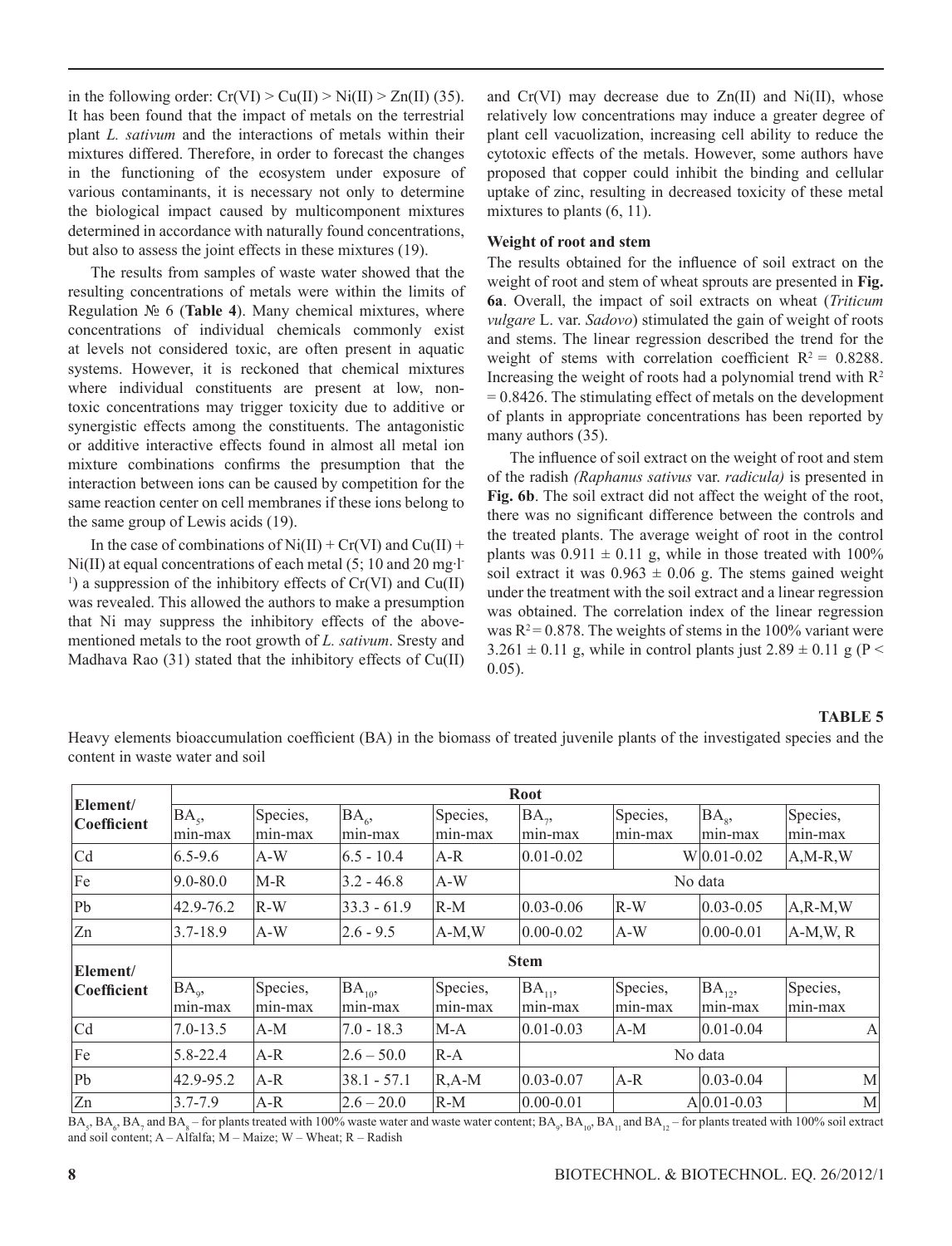In the conducted bioassay *Zea mays* L. showed a pronounced stimulation effect from the influence of soil extract. The plant is tolerant to high metal content in the soil (35). With increasing concentration of soil extract a gradual increasing of the weight of roots was observed, respectively, from  $1.69 \pm 0.29$  g in the control to  $2.5 \pm 0.3$  g for the 100% variant ( $P < 0.05$ ). A linear regression with high correlation coefficient was obtained ( $R^2$  = 0.892). A linear regression was also determined for the weight of stems. The correlation index was  $R^2 = 0.7355$ , the weight of stems increased from  $1 \pm 0.2$  g in the control to  $1.4 \pm 0.2$  g (Fig. 6c).



a

b

| Weight of root and stem - Raphanus sativus var. radicula<br>g3,5<br>$y = 0,1027x + 2,7193$ |               |             |             |                     |              |  |  |  |  |
|--------------------------------------------------------------------------------------------|---------------|-------------|-------------|---------------------|--------------|--|--|--|--|
| 3                                                                                          | $R^2 = 0.878$ |             |             |                     |              |  |  |  |  |
| 2,5                                                                                        |               |             |             |                     |              |  |  |  |  |
| $\overline{2}$                                                                             |               |             |             |                     |              |  |  |  |  |
| 1,5                                                                                        |               |             |             |                     |              |  |  |  |  |
| 1                                                                                          |               |             |             |                     |              |  |  |  |  |
| 0, 5                                                                                       |               | m           | ಣಾ          | R33<br><b>BARRA</b> |              |  |  |  |  |
| 0                                                                                          | control       | variant-30% | variant-50% | variant-70%         | variant-100% |  |  |  |  |
| not weight                                                                                 | 0,911         | 1,019       | 0,9558      | 0,9378              | 0,963        |  |  |  |  |
| ■ root dry weight                                                                          | 0,048         | 0,054       | 0,0575      | 0, 13               | 0,05         |  |  |  |  |
| ■ stem weight                                                                              | 2,89          | 2,83        | 3,04        | 3,117               | 3,26         |  |  |  |  |
| a stem dry weight                                                                          | 0,2           | 0,198       | 0,2         | 0,2                 | 0,199        |  |  |  |  |







**Fig. 6** Influence of soil extract on the weight of stems and roots of wheat sprouts (**a**), radish sprouts (**b**), maize sprouts (**c**), *Lepidium sativum* L. sprouts (**d**), *Medicago spp*. L. var. *Pleven* (**e**).

It has been reported that maize (*Zea mays* L.) can be used for phytoextraction and remediation of soils contaminated with heavy metals (35). A plant for this purpose needs be heavy-metal tolerant, grow rapidly with a high biomass yield per hectare, have high metal accumulating ability in the foliar parts, have a profuse root system, and a high bioaccumulation factor. Certain metals (e.g. Cd and Pb) have been reported to accumulate in *Zea mays* L. above the level defining metal hyperaccumulation. Maize (*Zea mays* L.) has been evaluated as a widely grown staple cereal with promising attributes of a heavy metal accumulator (35).

The weight of roots in control and treated plants of *Lepidium sativum* L. did not differ statistically significantly. The stems under treatment gained weight; linear regression with  $R^2 = 0.7376$  extrapolated the results (Fig. 6d).

The same trend was observed for the weight of roots and stems of *Medicago spp*. L. var. *Pleven*. There were no significant difference for the weight of stems between treated and control plants. Linear regression with correlation  $R^2$  = 0.7504 was found for the roots of pants.

Generally, in all examined plants, a stimulating effect under the treatment with soil extract on the weight of roots and stems was registered.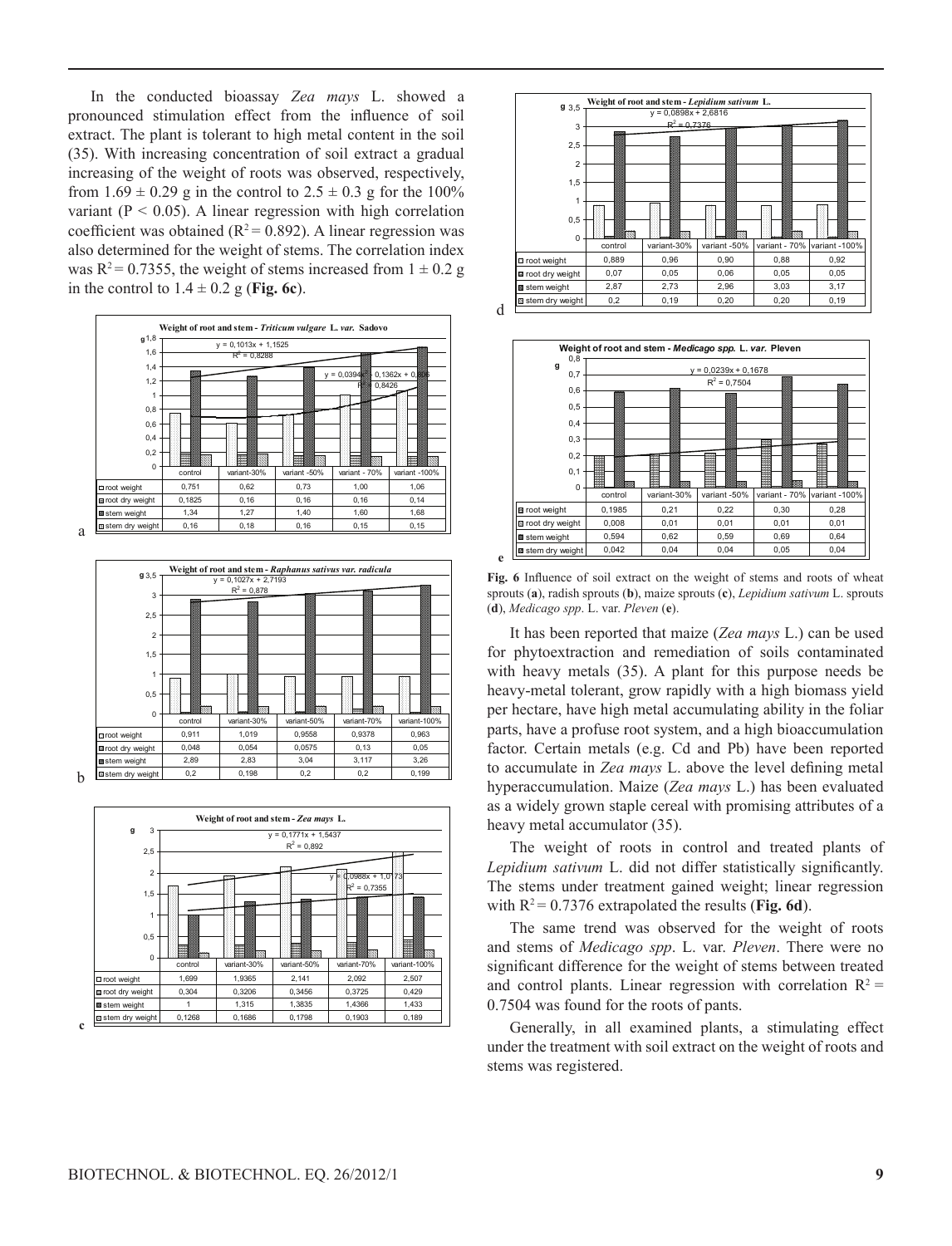#### **Bioaccumulation**

The calculated bioaccumulation coefficients of the studied elements in the biomass of 10-day juvenile plants treated with 100% waste water or 100% soil extract in relation to the 10 day juvenile control plants, watered with distilled water, and showed accumulation of elements in the biomass in most cases (**Table 4**).

The coefficients were about 1 and below 1, respectively for: Cd – in the stems and roots of the treated wheat and maize and alfalfa roots; Fe – in the stems and roots of wheat and alfalfa; Pb – in alfalfa roots and stems of the studied species; and Zn – in the roots of wheat and alfalfa and wheat stems. The coefficients of bioaccumulation in the roots and stems of plants towards the content of elements in the soil were insignificant, which probably is associated with a high content of the elements in the soil, but a low content of their mobile forms. Bioaccumulation of elements to the content in the waste water was high (**Table 5**). The coefficient of bioaccumulation for Cd reached 18.3 (in alfalfa stems), for Fe – 80 (in the roots of radishes), for  $Pb - 76.2$  (in wheat roots), and for Zn the maximum ratio was 20 in maize stems.

#### **Conclusions**

Negative toxic effect of wastewater on the soil respiration was registered. The results of the bioassay showed that all tested concentrations led to a change in the intensity of respiration of soil ( $P < 0.05$ ).

The influence of soil extracts on the germination of seeds was associated with reduced energy of germination in treated seeds for all tested plants. Strong negative impact of soil extracts on the energy of germination was registered for alfalfa (*Medicago* spp. L. var. *Pleven*) seeds. A linear regression with correlation  $R^2 = 0.952$  was obtained. The greatest negative impact was observed in the 70% soil extract ( $P < 0.01$ ).

Clear negative effect on the growth of garden cress (*Lepidium sativum* L.) roots was registered for the treatments with wastewater. The obtained results generated a linear regression with correlation coefficient  $R^2$  = 0.9291. Retardation in the development of roots were 26 up to 62% compared to control, which increased with decreasing the dilution of sewage ( $P < 0.01$ ).

In the conducted bioassay *Zea mays* L. showed a pronounced stimulation effect from the influence of the soil extract. Maize is more tolerant to the metal contamination.

The effluent is toxic for the aquatic systems and has a slight negative impact on the soil respiration and germination of the treated plants. Nevertheless, in the bioassay for all examined plants a stimulating effect on the weight of roots and stems was observed under the treatment with soil extract.

The stimulation effect and bioaccumulation potential of cultivated plants for the investigated heavy metals in waste water generate a significant risk for the agroecosystems and the human population in the region. Usage of the sewage from

the metallurgical plant Radomir Metal for irrigation of arable land is not recommended.

The shown model may be applied for the ecotoxicological investigations of the cultural plants-soil-water complex in agroecology.

#### **REFERENCES**

- **1. Ahsan N., Lee D.G., Lee S.H., Kang K.Y., Lee. J.J., Kim P.J., Yoon H.S., Kim J.S., Lee B.H.** (2007) Chemosphere, **67**, 1182-1193.
- **2. Bernhardt E.S., Barber J.J., Pippen. J.S., Taneva L., Andrews J.A., Schlesinger W.H.** (2006) Biogeochemistry, **77**, 91-116.
- **3. Buchmann N.** (2000) Soil Biol. Biochem., **32**, 1625-1635.
- **4. Chen Z.S., Lee D.Y., Lin C.F., Lo S.L., Wang Y.P.**  (1996) In: Contaminants and the Soil Environment in the Australasia-Pacific Region (R. Naidu, R.S. Kookuna, D.P. Oliver, S. Rogers, M.J. McLaughlin, Eds.), Kluwer Academic Publishers, Boston, London, 691-709.
- **5. Conder J.M., Lanno R.P., Basta N.T.** (2001) J. Environ. Qual., **30**, 1231-1237.
- **6. Dirilgen N.** (2001) Turk. J. Chem., **25**, 173-179.
- **7. Fent K. (2002)** In: Proceedings of EUROTOX 2002, The XL European Congress of Toxicology, Toxicol. Lett., **140- 141**, 353-365.
- **8. Fliessbach A., Martens R., Reber H.H.** (1994) Soil Biol. Biochem., **26**(9), 1201-1205.
- **9. Giller K.E., Witler E., McGrath S.P.** (1998) Soil Biol. Biochem., **30**, 1389-1414.
- **10.Illeris L., Michelsen A., Jonasson S.** (2003) Biogeochemistry, **65**, 15-29.
- **11. Kabata-Pendias A., Pendias H.** (2001) Trace elements in soils and plants (3rd edition), CRC Press LLC, Boca Raton, Florida, USA. p. 365.
- **12. Kazlauskienė N., Marčiulionienė D., Montvydienė D., Svecevičius G., Vosylienė M-Z.** (2003) Environ. Chem. Phys. (Lithuania), **25**(3), 116-122.
- **13. Liess M., Schäfer R.B., Schriever C.A.** (2008) Sci. Total Environ., **406**, 484-490.
- **14. Lock K., Janssen C.R.** (2001) Environ. Sci. Technol., **35**, 4295-4300.
- **15. Loureiro S., Santos C., Pinto G., Monteiro M., Nogueira A.J.A., Soares A.M.V.M.** (2006) Arch. Environ. Contam. Toxicol., **50**, 182-190.
- **16. Lyubenova M., Kalchev R.** (2009) Small Practicum of Ecotoxicology, An-Di, Sofia, pp.154-155, p. 305 (in Bulgarian).
- **17. McKenna I.M., Chaney R.L., Williams F.M.** (1993) Environ. Pollut., **79**, 113-120.